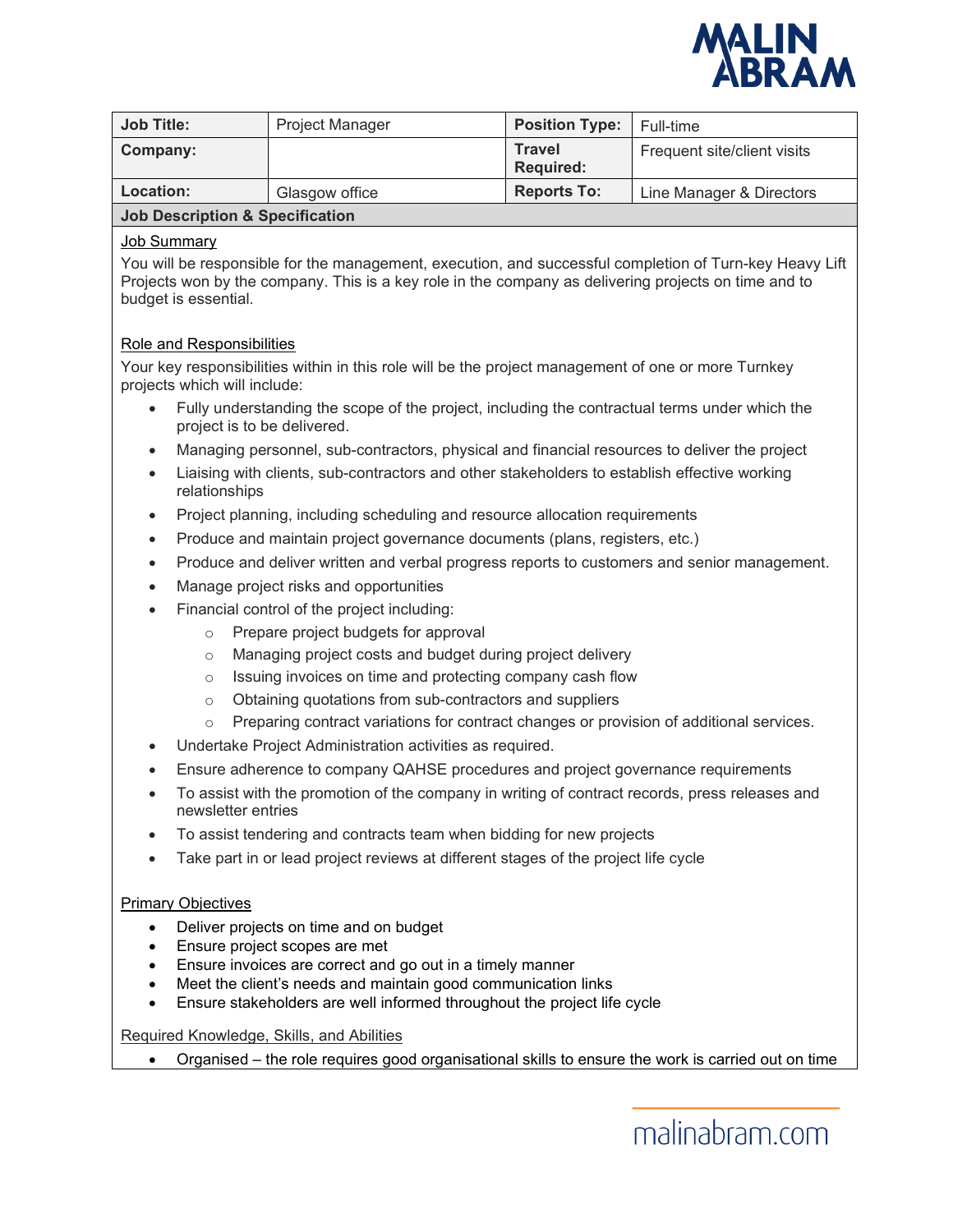

- Diligent delivery of projects is reliant on staff being responsible and ensuring their tasks are carried out properly and on time
- Good communicator project success is based on maintaining good lines of communication between clients, sub-contractors, project staff and management.
- Technical Understanding Prior experience in delivering technical orientated projects within logistics, construction or engineering industries is desirable
- Competency in Microsoft Office project work includes the extensive use of Word, Excel, Outlook
- Fully conversant with Microsoft Project.
- Numeracy dealing with invoices, quotes and expenses requires a good standard of numeracy

Qualifications and Experience Requirements

- A formal project management qualification (Practitioner, PMQ or equivalent) *and*
- Previous experience as a Project Manager on technical or engineering orientated projects within the Defence, Oil & Gas, Logistics or Renewable Energy sectors.
- Experience of creating and managing Earned Value Management Systems.
- Full Conversant with Microsoft Project.
- Previous experience of Marine Contracting and Charter Parties would be advantageous.
- Previous experience of working on site in an industrial or engineering setting.
- A valid and clean driver's license required for attending meetings and site work

# Physical Demands

The job requires that you are physically able to

- Communicate effectively on the phone, in person and via email
- Sit or stand at a desk and operate a computer via keyboard and mouse
- Travel to meetings in UK and abroad independently
- Complete an ENG 1 Medical.

In addition there may be requirements for you to attend on site and you should be physically capable of the following:

- Standing for long periods of time
- Working in inclement weather
- Accessing ships and barges via gangways and ladders
- Working long (12 hour) shifts

# Work Environment

You can expect to be performing the responsibilities of this job in an office environment for the majority of the time.

Other environments you may have to work in include:

- Client's Offices for attendance at meetings and secondments
	- o Exposure to an office environment that company have no control over
- **Fabrication sites** 
	- o Exposure to hot works, overhead cranage and high noise environment
- Ports, for managing internal personnel, sub-contractors and site meetings
	- o Exposure to the elements, heavy plant, cranage and unprotected edges
- Ships/Barges for managing internal personnel, sub-contractors and site meetings
	- $\circ$  Exposure to the elements, heavy plant, cranage, hot works, unprotected edges and enclosed spaces